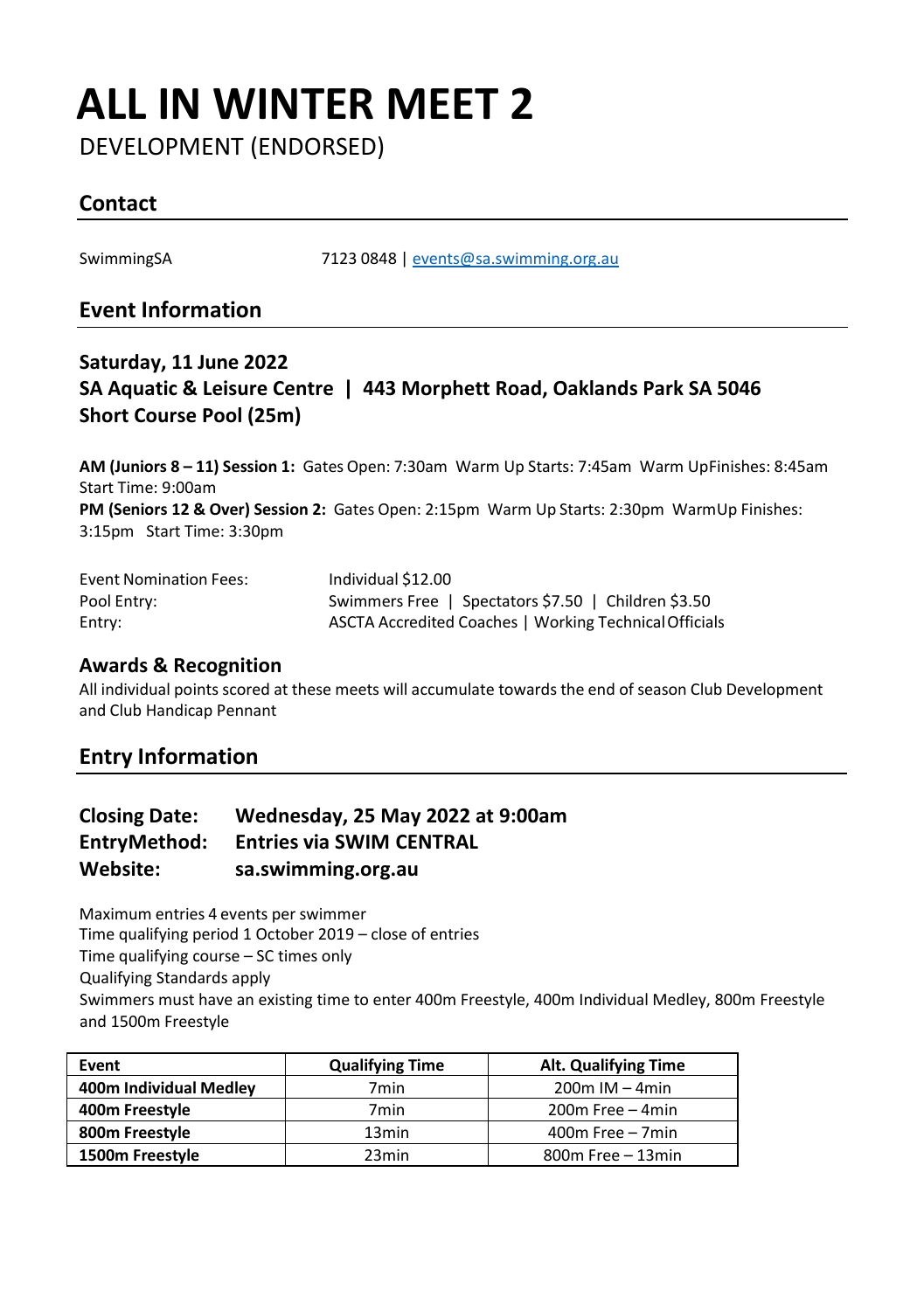# **ALL IN WINTER MEET 2**

EVENT LIST

**Session: 1 Starts at 09:00 AM (Juniors 8 – 11)**

| Finals | 1              | Mixed 8-9 50 Backstroke              |
|--------|----------------|--------------------------------------|
| Finals | $\overline{2}$ | Mixed 10 years 50 Backstroke         |
| Finals | 3              | Mixed 11 years 50 Backstroke         |
| Finals | 4              | Mixed 8-9 100 Butterfly              |
| Finals | 5              | Mixed 10 years 100 Butterfly         |
| Finals | 6              | Mixed 11 years 100 Butterfly         |
| Finals | $\overline{7}$ | Mixed 8-9 50 Freestyle               |
| Finals | 8              | Mixed 10 years 50 Freestyle          |
| Finals | 9              | Mixed 11 years 50 Freestyle          |
| Finals | 10             | Mixed 8-9 100 Breaststroke           |
| Finals | 11             | Mixed 10 years 100 Breaststroke      |
| Finals | 12             | Mixed 11 years 100 Breaststroke      |
| Finals | 13             | Mixed 8-10 200 Individual Medley     |
| Finals | 14             | Mixed 11 years 200 Individual Medley |
| Finals | 15             | Mixed 8-9 100 Backstroke             |
| Finals | 16             | Mixed 10 years 100 Backstroke        |
| Finals | 17             | Mixed 11 years 100 Backstroke        |
| Finals | 18             | Mixed 8-9 50 Breaststroke            |
| Finals | 19             | Mixed 10 years 50 Breaststroke       |
| Finals | 20             | Mixed 11 years 50 Breaststroke       |
| Finals | 21             | Mixed 8-9 100 Freestyle              |
| Finals | 22             | Mixed 10 years 100 Freestyle         |
| Finals | 23             | Mixed 11 years 100 Freestyle         |
| Finals | 24             | Mixed 8-9 50 Butterfly               |
| Finals | 25             | Mixed 10 years 50 Butterfly          |
| Finals | 26             | Mixed 11 years 50 Butterfly          |